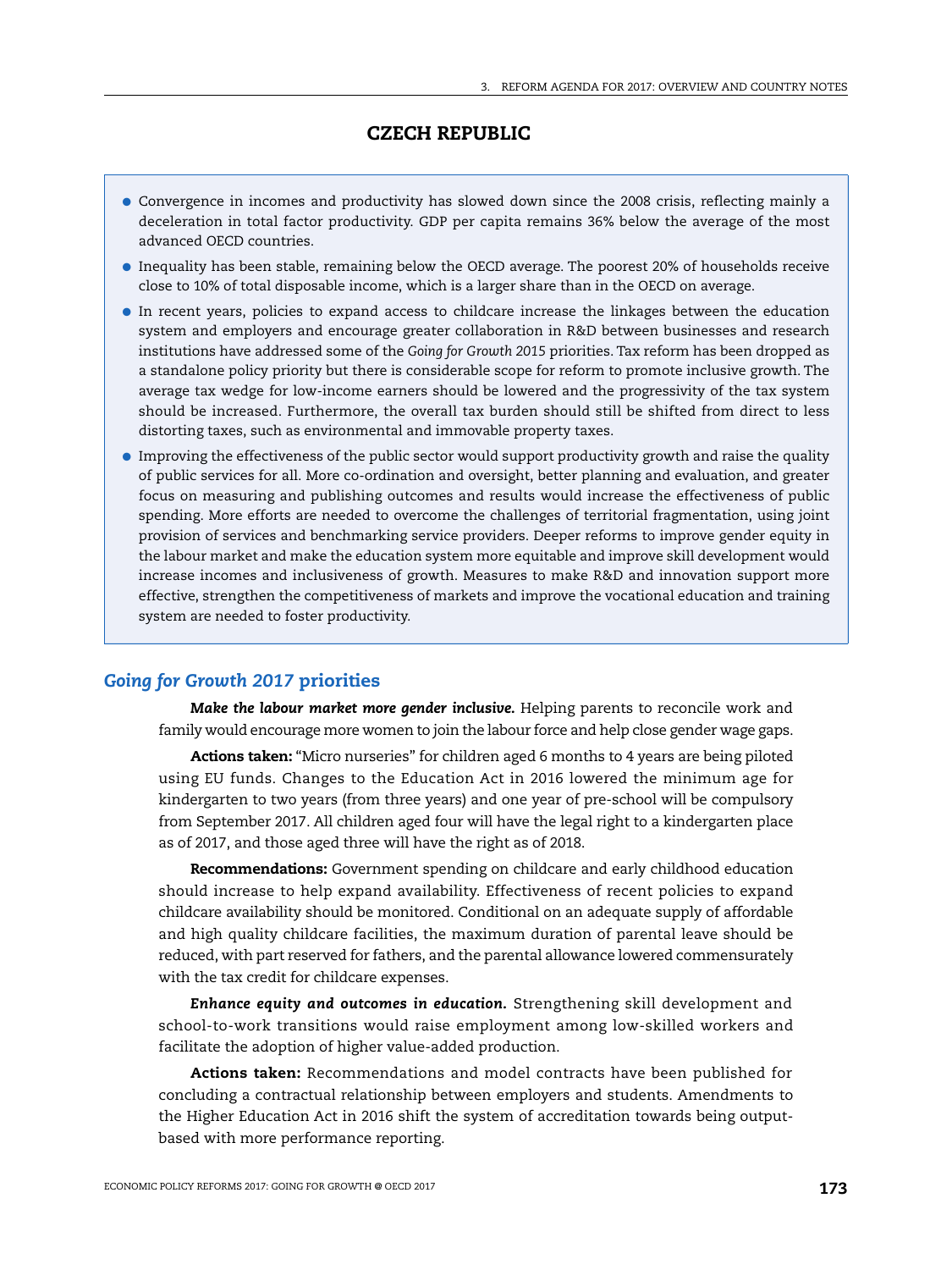| A. Growth                       |                                     |         |         |
|---------------------------------|-------------------------------------|---------|---------|
| Average annual growth rates (%) |                                     | 2003-09 | 2009-15 |
| GDP per capita                  |                                     | 3.0     | 1.6     |
| Labour utilisation              |                                     | 0.4     | 0.3     |
| of which:                       | Labour force participation rate     | 0.1     | 0.2     |
|                                 | Employment rate <sup>1</sup>        | 0.2     | 0.3     |
|                                 | Employment coefficient <sup>2</sup> | 0.1     | $-0.1$  |
| Labour productivity             |                                     | 2.6     | 1.5     |
|                                 | of which: Capital deepening         | $-0.6$  | $-0.3$  |
|                                 | Total factor productivity           | 3.2     | 1.7     |
| Dependency ratio                |                                     | 0.1     | $-0.2$  |
|                                 |                                     |         |         |

## **Growth performance and inequality indicators**

| <b>B.</b> Inequality                                           |                |                                         |  |  |
|----------------------------------------------------------------|----------------|-----------------------------------------|--|--|
|                                                                | Level          | Annual variation<br>(percentage points) |  |  |
|                                                                | 2013           | 2008-13                                 |  |  |
| Gini coefficient <sup>3</sup>                                  | $26.2(31.7)^*$ | $0(0)^*$                                |  |  |
| Share of national disposable income<br>held by the poorest 20% | $9.7(7.7)^*$   | $0(0)^*$                                |  |  |
|                                                                |                |                                         |  |  |



\* OECD average

1. The employment rate is defined with respect to the economically active population; a positive growth rate corresponds to a decline in the structural unemployment rate and vice-versa.

2. This adjustment variable is added to the decomposition to capture the impact of non-resident workers.

3. The Gini index measures the extent to which the distribution of disposable income among households deviates from perfect equal distribution. A value of zero represents perfect equality and a value of 100 extreme inequality.

4. Percentage gap with respect to the weighted average using population weights of the highest 17 OECD countries in terms of GDP per capita, GDP per hour worked and GDI per capita (in constant 2010 PPPs).

*Source:* Panel A: OECD, *Economic Outlook No. 100 Database*; Panel B: OECD, *Income Distribution Database*; Panel C: OECD, *National Accounts and Productivity Databases*.

1 2 *http://dx.doi.org/10.1787/888933455003*

### **Policy indicators**



1. Composite performance indicator for public administration outcome based on OECD's Product Market Regulation Indicator (for 2008 and 2013) to proxy the levels of bureaucracy (33% of indicator) and results of the 2014 WEF survey on the quality of justice, level of corruption and government inefficiency (data for 2009 and 2013).

*Source:* Panel A: Dutu, R. and P. Sicari (2016), "Public Spending Efficiency in the OECD: Benchmarking Health Care, Education and General Administration", *OECD Economics Department Working Papers*, No. 1278; Panel B: OECD, *Science and Technology Indicators Database.*

1 2 *http://dx.doi.org/10.1787/888933455463*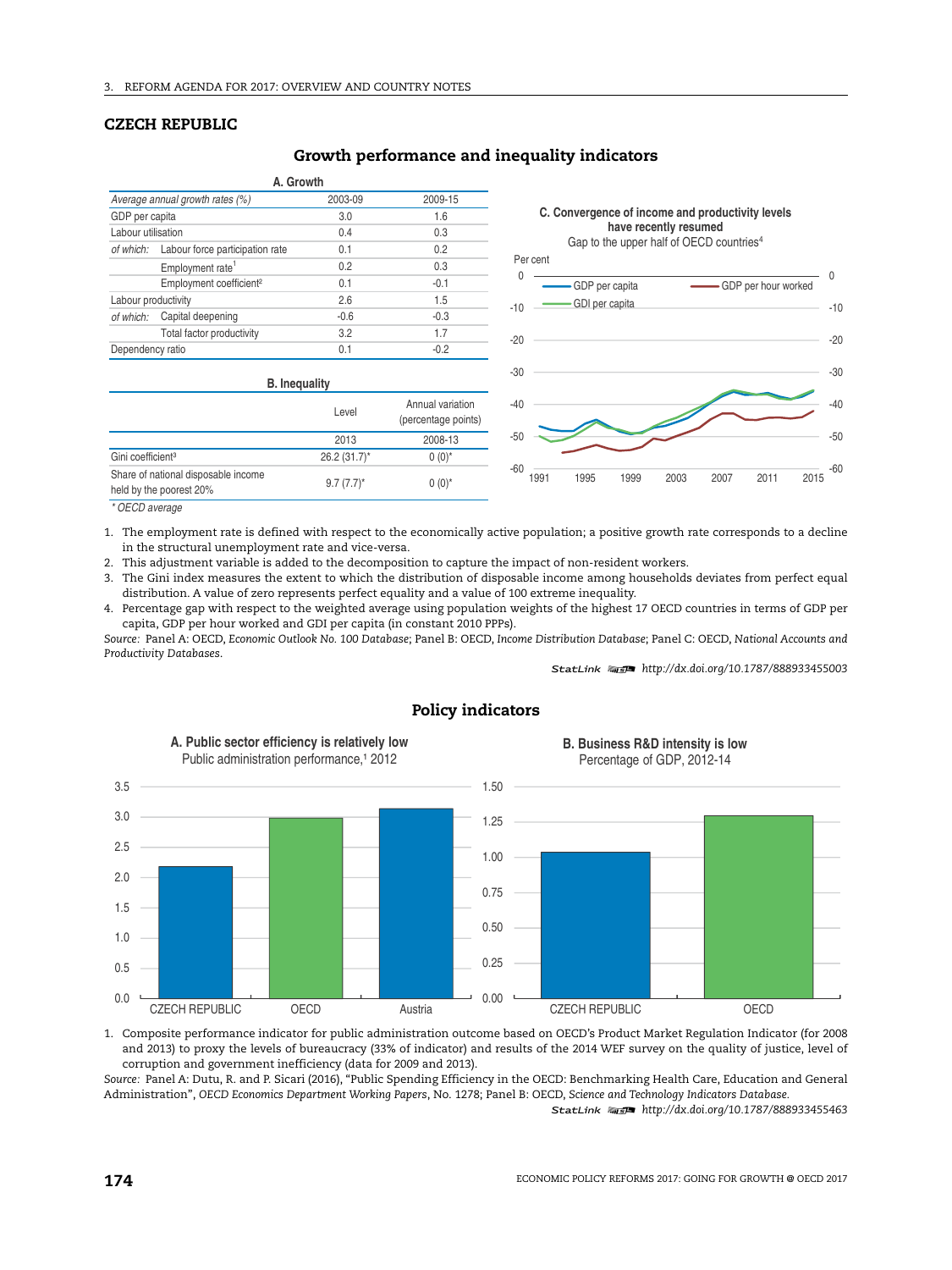**Recommendations:** Phase out early tracking. Ensure that the expansion of kindergarten is implemented effectively. Attract and retain high quality personnel in schools with pupils from low socio-economic background. Increase employers' participation in vocational training by simplifying the framework and governance of the system. Review the effectiveness of recently introduced incentives for encouraging employers to provide training. Ensure that the system of output-based accreditation for tertiary education is fully implemented and introduce student fees, accompanied by means-tested grants and income-contingent repayment loans.

*Enhance competition in the domestic economy.* A competitive service sector is key to boost value-added in production, stimulate innovation and exploit domestic sources of growth.

**Actions taken:** A policy document on state ownership is being prepared. In 2015 and 2016 the Office for the Protection of Competition issued decisions on cartels in the construction industry and the number of leniency applications increased.

**Recommendations:** Privatise and divest state-owned enterprises and activities in competitive sectors and segments. Concentrate governance of remaining state-owned enterprises within a single authority. Ensure that the leniency programme to unearth cartels works properly and that efforts to eliminate bid-rigging are successful. Remove the special sector regulation protecting small suppliers of food to retailing chains from the competition policy framework. Boost competition in vertically integrated industries via effective ownership unbundling or via holding structures with financial separation of activities.

*Improve R&D and innovation policies.* Raising business R&D spending and innovation performance would foster productivity and domestically driven growth.

**Actions taken:** In the past two years the government expanded programmes to encourage greater collaboration between businesses and research institutions as well as more business R&D spending, through the Technology Agency of the Czech Republic. The National Research, Development and Innovation Policy for 2016-20 aims to be an overarching document to ensure consistency across strategies and programmes. A new global evaluation framework for R&D support has been developed. A National Innovation Fund is being established.

**Recommendations:** Develop government co-financing schemes to complement grants and increase fiscal incentives for business R&D spending. Streamline the organisation and administration of policies by stepping up efforts to unify the design, assessment and co-ordination of research and development and innovation policies in a single institution. In particular, research institutions should be under the responsibility of the same institution.

*\*Improve the effectiveness of the public sector.\**<sup>1</sup> Lifting the performance of the public sector will support domestic productivity growth and higher quality public services for all citizens.

**Recommendations:** Improve the co-ordination of public investment by designating responsibility for co-ordination and prioritisation on the basis of highest social return and evaluating investment needs in a standardised way across sectors. Improve value-for-money in public procurement by increasing the use of joint procurement through improved tools and rules and increasing auditing. Use and publish standardised performance indicators for publicly funded activities at all levels of government. Establish framework conditions which help municipalities to reap the benefits from joint provision.

<sup>1.</sup> New policy priorities identified in *Going for Growth 2017* (with respect to *Going for Growth 2015*) are preceded and followed by an "\*".